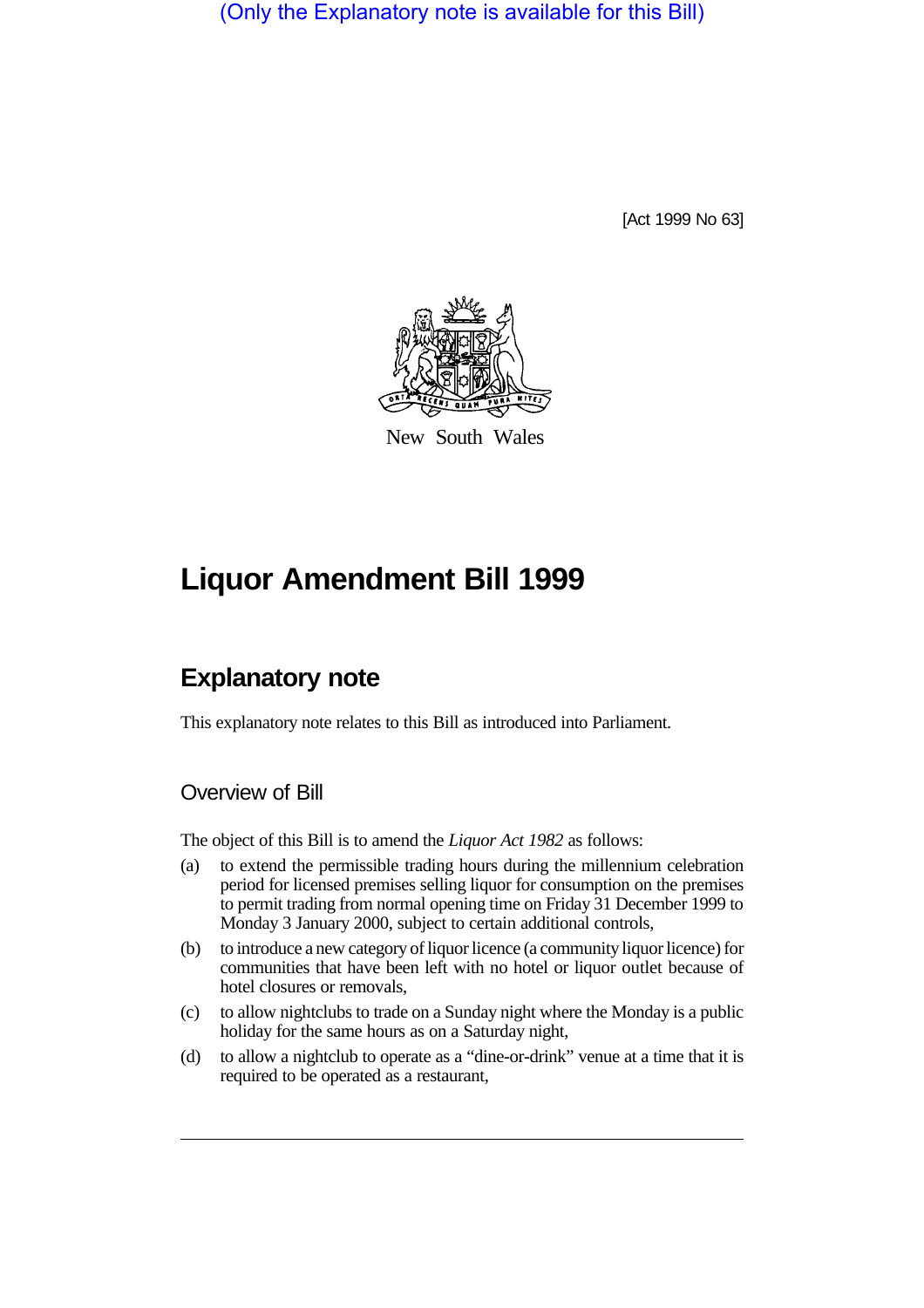Explanatory note

- (e) to provide for the extension of the licensed premises of a restaurant or nightclub to include a self-contained accommodation apartment complex that provides motel-style accommodation and that is managed and operated with the restaurant or nightclub forming part of the complex, so that liquor can be supplied under the licence to guests staying in apartments in the complex,
- (f) to remove the requirement that the toilets of a licensed restaurant be for the exclusive use of patrons for those restaurants where the toilets are located outside of the licensed area of the restaurant,
- (g) to remove the requirement that a restaurant have at least 50 seats to be licensed and to insert a requirement that the Licensing Court be satisfied that the premises will be operated as a bona fide restaurant,
- (h) to clarify provisions relating to caterer's licences to ensure that only bona fide catering businesses can obtain a caterer's liquor licence and to clarify the requirement that liquor supplied under a caterer's licence must be supplied and consumed with or as ancillary to the consumption of food,
- (i) to ensure that a retail liquor store licence cannot be granted for a mixed business unless the liquor operation is adequately separated from the rest of the business, and to require in addition that such a licence is not to be granted for a service station or convenience store unless there is no other take-away liquor service reasonably available in the neighbourhood and the grant of the licence will not encourage drink-driving or other liquor-related harm,
- (j) to introduce new offences concerned with fraudulent manufacture and use of proof of age cards and tampering with proof of age cards,
- (k) to increase the monetary penalty for offences concerning unauthorised sale of liquor,
- (l) to enable a minor in the company of a responsible adult to pass through (but not stop in) a restricted area of a hotel to gain entry to non-restricted areas of the hotel,
- (m) to omit as a ground of objection to the grant of a minors function authority for a nightclub a requirement that relates to the physical layout of hotels,
- (n) to limit the existing prohibition on a person letting or subletting the right to supply services on licensed premises so that it will apply only to liquor and gaming-related services that are prescribed by the regulations,
- (o) to make minor changes to update terminology consequent on changes to development approval provisions,
- (p) to make consequential amendments and to enact savings and transitional provisions.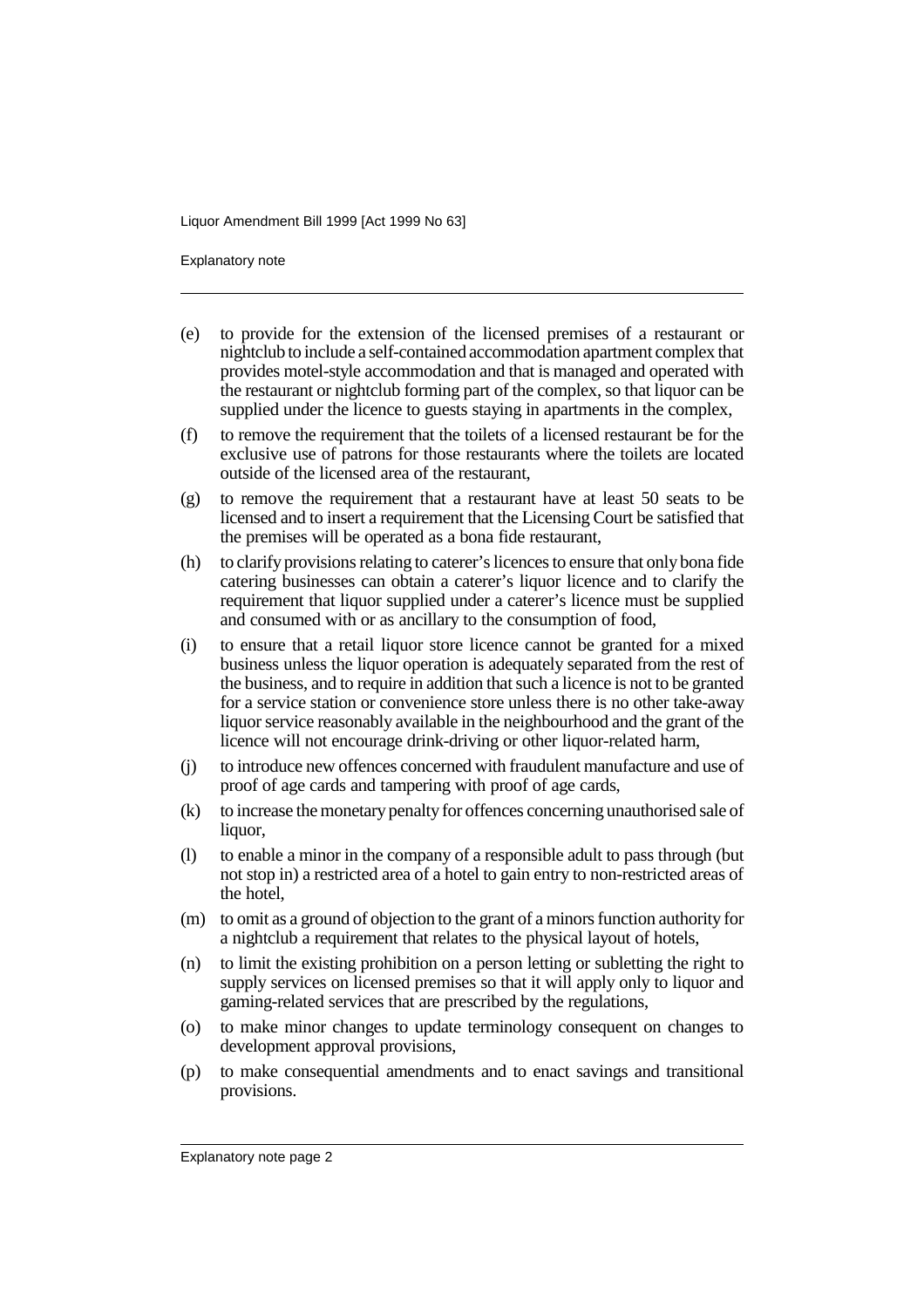Explanatory note

### Outline of provisions

**Clause 1** sets out the name (also called the short title) of the proposed Act.

**Clause 2** provides for the commencement of the proposed Act on a day or days to be appointed by proclamation except for some amendments that are to commence on assent.

**Clause 3** is a formal provision giving effect to the amendments to the *Liquor Act 1982* set out in Schedule 1.

## **Schedule 1 Amendments**

#### **Millennium celebration period trading hours**

**Schedule 1 [19]** and **[68]** extend the trading hours for hotels, licensed restaurants, nightclubs, Australian wine licences, Governor's licences and section 74A licences during the millennium celebration period so that those venues will be able to trade from their normal opening time on Friday 31 December 1999 to their normal closing time on Monday 3 January 2000. Venues will have to close for at least one hour between 3 am and 7 am on the Saturday, Sunday and Monday. Extra controls are put in place to ensure the orderly and safe conduct of trade and the Commissioner of Police and the Director of Liquor and Gaming are given special powers to give directions to licensees and managers to minimise harm associated with misuse and abuse of liquor.

#### **Community liquor licences**

**Schedule 1 [1]**, **[9]**, **[10]**, **[11]**, **[20]**, **[22]**, **[31]** and **[37]** provide for the grant of a new category of liquor licence to be called a community liquor licence. A community liquor licence will authorise the retail sale of liquor for consumption on or off the premises. Such a licence will only be able to be granted to a person on behalf of a non-proprietary association for the benefit of a non-metropolitan community that has been left without hotel facilities because of the closure or removal of a hotel. The licence will be subject to special conditions to ensure the responsible sale, supply and service of liquor on the premises. Trading hours will be fixed by the Licensing Court.

**Schedule 1 [25]** (proposed section 49B) provides that a community liquor licence may not be granted unless the court is satisfied that:

(a) the premises are not in a metropolitan area, and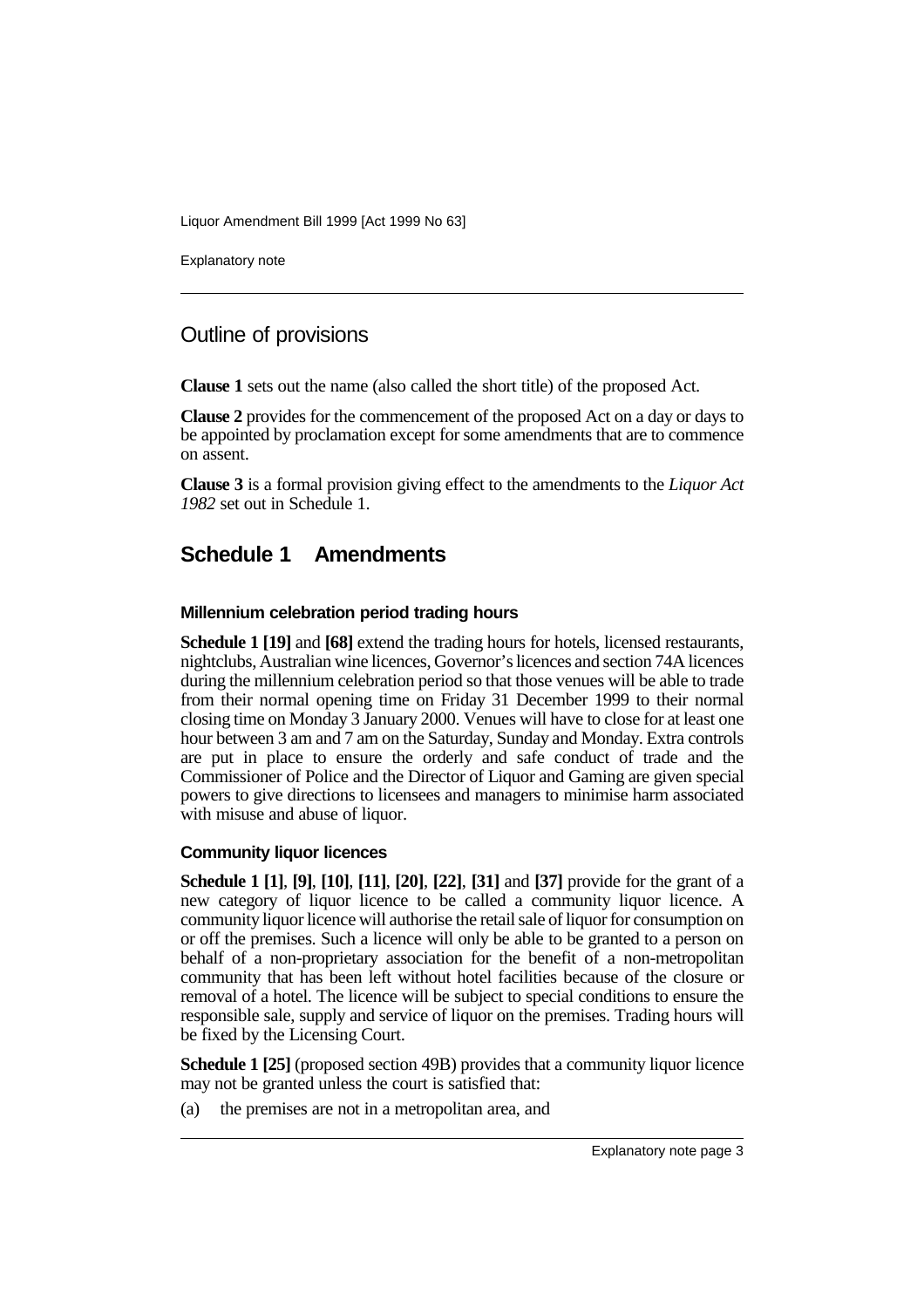Explanatory note

- (b) the premises will have proper facilities for the sale, supply and consumption of liquor, and
- (c) there is no hotel operating in or in the vicinity of the neighbourhood that will be served by the licence, due to hotel closure or removal, and
- (d) there are no hotel-like facilities available to the community, and
- (e) there is support in the community for the grant of the licence, and
- (f) the licence will not cause undue disturbance to the neighbourhood.

**Schedule 1 [3]**, **[8]**, **[47]**, **[49]**–**[55]** and **[65]**–**[67]** are consequential on these amendments. In particular, consequential amendments are made to extend the controls on minors on hotel premises to community liquor licence premises.

#### **Nightclub trading on Sunday nights followed by public holiday**

**Schedule 1 [21]** (proposed section 35C (5) and (6)) allows a nightclub to trade on a Sunday night for the same hours as a Saturday night if the Monday following the Sunday is a public holiday and the Sunday is not a restricted trading day.

#### **Nightclub "dine-or-drink" venues**

**Schedule 1 [13]**–**[18]** and **[30]** provide for the grant of nightclub "dine-or-drink" authorities (on the same terms as apply to dine-or-drink authorities for restaurants) to allow nightclubs (at the times that they are being operated as restaurants) to supply liquor otherwise than ancillary to the consumption of a meal at the restaurant.

**Schedule 1 [33]**–**[36]** provide that no fee is payable for the endorsement of a nightclub licence with a dine-or-drink authority.

**Schedule 1 [6]**, **[38]**, **[39]**, **[45]**, **[46]** and **[48]** make consequential amendments.

#### **Apartment complexes including restaurants or nightclubs**

**Schedule 1 [4]**, **[7]**, **[21]** (proposed section 35C (7) and (8)) and **[29]** provide for the extension of the licensed premises of a restaurant or nightclub to include an apartment complex that comprises self-contained accommodation providing motelstyle accommodation that is operated and managed with the restaurant or nightclub. The amendments extend the definition of *motel* in the Act to include such an apartment complex, and amend the provisions applicable to nightclubs so that the licensed premises of a nightclub can be defined to include a motel. Existing provisions allow the licensed premises of a restaurant to be defined to include a motel.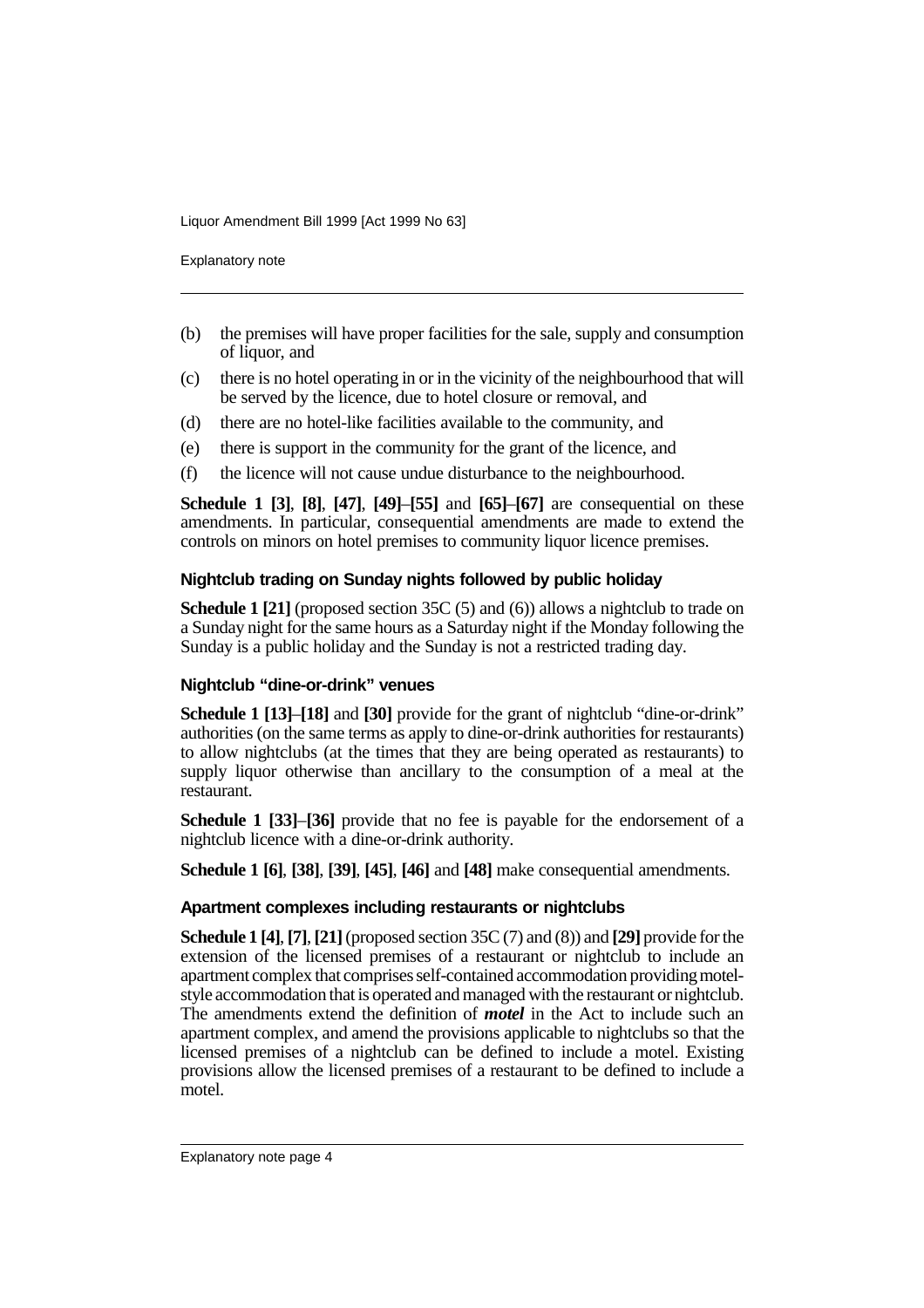Explanatory note

**Schedule 1 [32]** provides for the fee that is payable for the extension of nightclub premises to include a motel.

**Schedule 1 [5]**, **[41]** and **[42]** make consequential amendments.

#### **Restaurants**

**Schedule 1 [26]** removes the existing requirement that a restaurant cannot be licensed unless it has seating for no fewer than 50 diners and replaces it with a requirement that the Licensing Court be satisfied that the premises be operated as a bona fide restaurant.

**Schedule 1 [27]** removes the requirement that the toilets of a licensed restaurant be for the exclusive use of patrons of those restaurants if the toilets are located outside of the licensed area of the restaurant.

#### **Caterer's licences**

**Schedule 1 [12]** and **[28]** clarify provisions relating to caterer's licences to ensure that only bona fide catering businesses can obtain a caterer's licence (proposed section 23A (3)) and clarify the requirement that liquor supplied under a caterer's licence must be supplied and consumed with or as ancillary to the consumption of food (proposed section 23A (2)).

**Schedule 1 [2]** and **[40]** make consequential amendments.

#### **Retail liquor stores**

**Schedule 1 [25]** (proposed section 49C) imposes special requirements for the grant of a retail liquor store licence on premises where the sale of liquor is not the primary business carried on there. Under these requirements, liquor sales will have to take place in a separate part of the premises where the principal activity is the sale of liquor. In addition, for liquor stores in convenience stores or service stations, the grant of a licence is subject to the additional qualifications that there must be no other take-away liquor service reasonably available in the neighbourhood and the licence must not encourage drink-driving or other liquor-related harm.

#### **Proof of age cards**

**Schedule 1 [56]** creates new offences of manufacturing (proposed section 117EB), giving or lending (proposed section 117EC) and tampering with (proposed section 117ED) proof of age cards.

**Schedule 1 [62]** makes a consequential amendment.